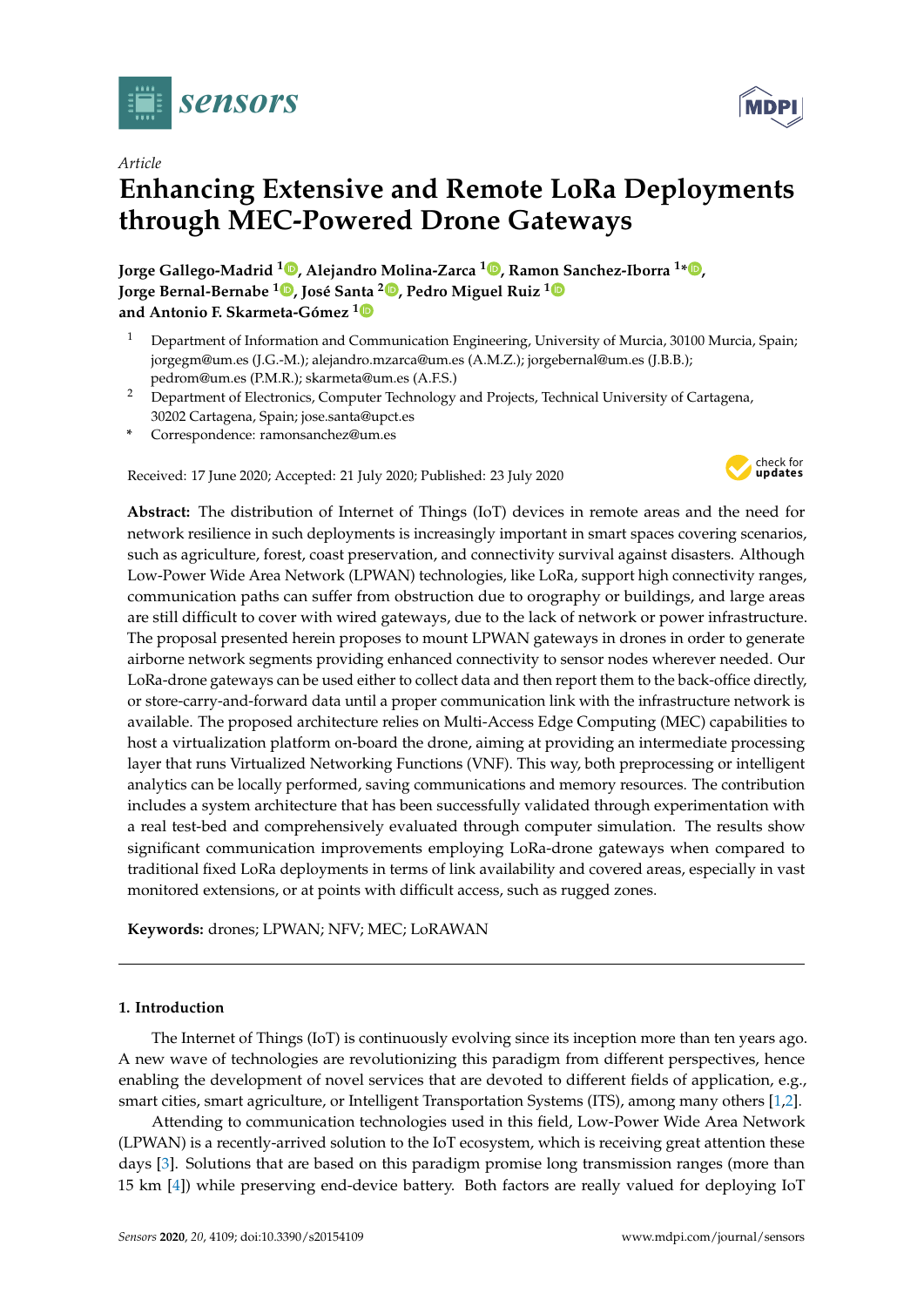networks in remote locations or with difficult access. LPWAN technologies may be classified in two different families: (i) solutions that are integrated within a cellular infrastructure, e.g., Narrow Band-Internet of Things (NB-IoT) and (ii) solutions that deploy their own infrastructure in an ad-hoc fashion, e.g., LoRa Wide Area Network (LoRaWAN).While NB-IoT is currently under deployment and it is an active development line within 3GPP, aligned to the progress towards 5G, technologies such as LoRaWAN are in a mature stage and its use has been generalized for boosting the development of IoT applications in different fields [\[5\]](#page-13-4), given the added value of being licence-free in some cases.

At the computing plane involving IoT systems, novel approaches, such as fog computing or Multi-Access Edge Computing (MEC), are currently dealing with the challenge of providing edge computing capacities. Fog and MEC both propose to distribute the intelligence near the end device, instead of using a centralized approach, such as the strategy adopted in pure cloud computing. This paves the way for the development of a plethora of applications with stringent latency or context-awareness demands [\[5\]](#page-13-4). In addition, network softwarization and virtualization techniques further improve the management of IoT infrastructures when facing changing scenarios. Concretely, both Software Defined Networking (SDN) and Network Function Virtualization (NFV) concepts are being considered for evolving IoT networks to the next level. SDN allows for managing switching and routing nodes in a network remotely according to a set of configurable rules, and NFV enables the pure virtualization of these devices while using software units. It is, in fact, the dynamic nature of these technologies that is boosting the integration of IoT platforms within the ITS ecosystem, for instance. The first step in this line was to provide road vehicles with connectivity under the Internet of Vehicles (IoV), which is an IoT spin-off concept applied to the vehicle domain. Moreover, novel developments addressing the virtualization of the vehicle's On-Board Units (OBUs) for its agile monitoring can be found in the literature [\[6\]](#page-13-5). But also the same OBUs can be used to host different Virtualized Networking Functions (VNFs), thanks to the processing capability of embedded computers, e.g., Raspberry Pi series.

Even though LPWANs can improve the connectivity of smart environments, it has been detected that there are still limitations when trying to cover large and remote areas without a pre-existing network infrastructure. This is the case of IoT deployments at sea, mountain, forest, or when facing disasters with cuts in telecommunications. A common scenario using IoT technologies is agricultural or environmental monitoring on remote areas, which can involve difficult access conditions and scarce connectivity possibilities. It is under these circumstances where the synergy between LPWAN and virtualization/MEC technologies, together with new ITS options, such as the use of drones, can better support the collection of sensor data by providing sporadic communication links.

Following the previous line, this work presents an integration of LPWAN and VNF capabilities in a mobile gateway to provide long-range connectivity to IoT devices placed in remote areas, avoiding the deployment a permanent network infrastructure. The mobile gateway is mounted on top a virtualization platform that is installed on-board an Unmanned Aerial Vehicle (UAV), i.e., a drone. It is provided with LoRaWAN communications and it is able to create a new network segment covering larger areas for collecting data from remote sensor devices. When considering the transmission ranges provided by LoRaWAN, namely, around 20 km with Line-of-Sight (LOS) [\[4\]](#page-13-3)) and the high distances covered by common industrial drones, approximately 11 km in a 20 minutes flight at half their maximum speed, this solution may be valid for covering vast areas of dozens of hectares. Besides, the virtualization platform includes a series of dedicated virtualized processing functions, hence adopting a MEC architecture in order to perform computation tasks locally, i.e., without the support of the fixed infrastructure. This approach permits saving both communication and energy resources to the UAV's OBU, which is able to command end-devices to adapt to changing conditions or carry out local data-processing operations. This proposal has been validated in a real deployment and its potential has been comprehensively tested via computer simulation.

The main contributions of this paper are the following:

• A mobile LoRaWAN gateway is devised and developed.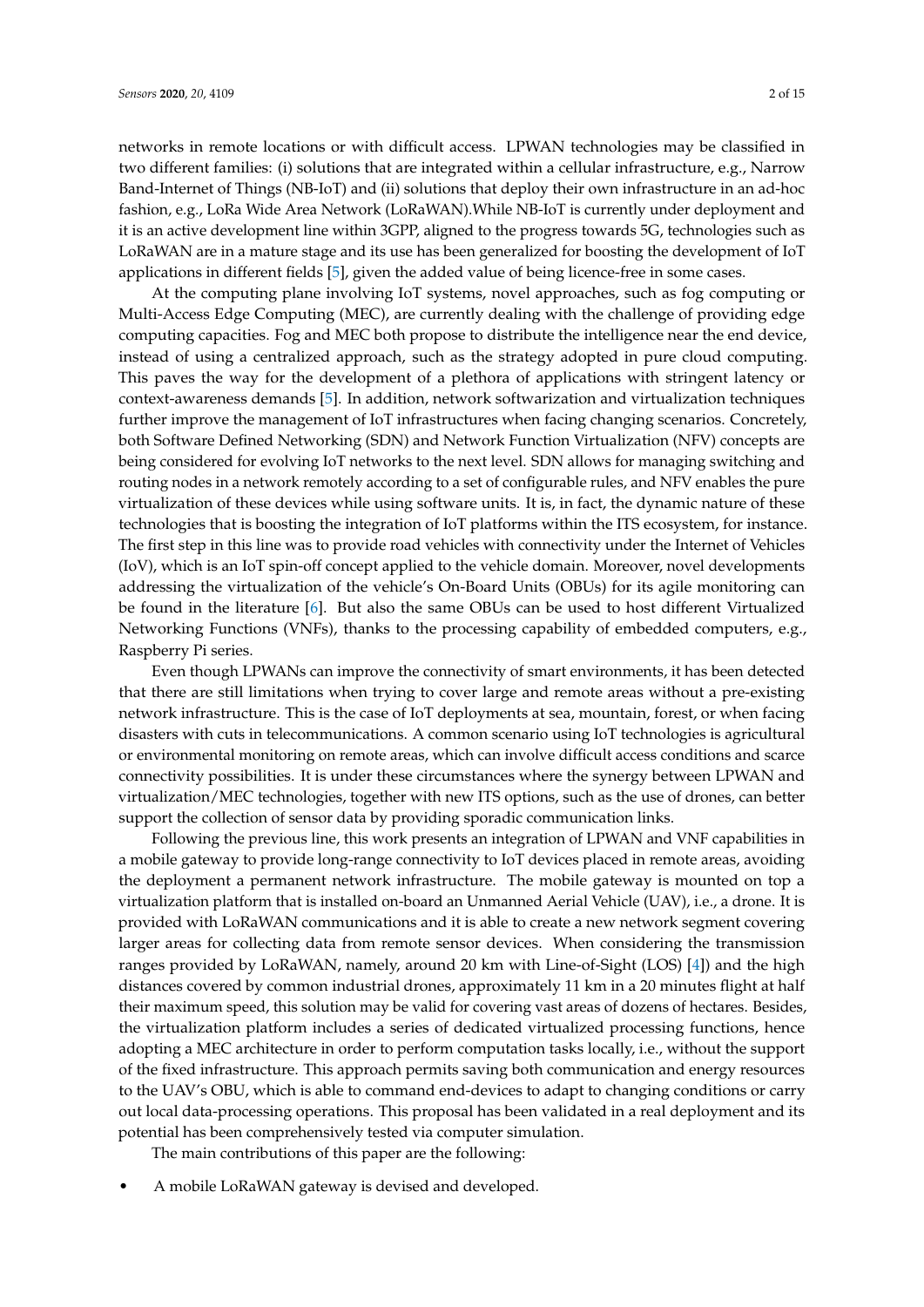- A MEC-based and UAV-enabled network attachment architecture for sensory nodes is proposed and discussed.
- An on-board virtualization platform for hosting both networking and processing tasks is designed and implemented.
- The flying MEC virtualization platform hosting a LoRaWAN gateway is validated and evaluated in both experimental and simulation test-beds.

The rest of the document is organized, as follows. Section [2](#page-2-0) explores the most relevant works in the addressed field. A system architecture is presented and discussed in Section [3.](#page-3-0) The implementation and trials are described in Section [4.](#page-4-0) Section [5](#page-9-0) exposes and discusses the obtained results. Finally, Section [6](#page-12-0) presents the conclusions and future research lines.

#### <span id="page-2-0"></span>**2. Related Work**

UAVs are being extensively employed in deployments to cover remote areas with connectivity or as a complement of the fixed infrastructure in highly crowded situations [\[7\]](#page-13-6). A great number of recent works have been published in this field in the research literature [\[8](#page-13-7)[,9\]](#page-13-8). In [\[10\]](#page-13-9), the authors highlight the challenges in terms of connectivity in self-organized UAV deployments involving many UAVs. Attending to the contribution of the paper in the area of sensor interconnection using UAVs, in the following we focus on the application of these vehicles in IoT scenarios [\[11\]](#page-13-10).

Providing enhanced network connectivity from the sky by means of aircrafts, altitude platforms, airships, and drones is getting more and more research attraction in wireless networks, as it provides a valuable mean to complement terrestrial communications. In this regard, authors of [\[12\]](#page-13-11) designed and implemented a solution that deployed LTE base stations (RRHs) in aerial Helikites to serve users in the ground. Recently, Saraereh et al. [\[13\]](#page-13-12) proposed a UAV-enabled LoRa network architecture and associated topology control algorithm for disaster management networks. In their solution, UAVs are used to establish a mesh network that acts a relying node between the base stations and IoT devices that are carried by firefighters. The proposed algorithm adapts the topology as the terrestrial LoRa nodes move on the field, keeping all of the elements of the UAV swarm in a compact formation, thereby improving the packet reception rate. Similarly, in [\[14\]](#page-13-13), the authors proposed an algorithm to coordinate different drones with the aim of increasing average packet throughput and LOS connections. Nonetheless, our UAV-MEC for LoRaWANs are not intended to move constantly and update their moving directions following a control algorithm, but rather moving to a particular location reducing energy in transmissions and increasing packet delivery ratios. Likewise, in [\[15\]](#page-13-14), Yuan et al. proposed an UAV swarming platform that uses LoRa, WiFi, and LTE to provide enhanced communications between the UAV swarm, while achieving ultra-reliable IoT communications. Nevertheless, their UAVs are not primarily intended to be used as MEC gateways to serve ground IoT devices.

There are some research works [\[16](#page-13-15)[–18\]](#page-13-16) that consider small UAVs (SUAVs) as programmable network platforms that are capable of executing virtual functions and services relying on NFV. However, they do not consider LPWAN technologies in the communications plane of the SUAV, as it is the focus of our work. Similarly, the authors in [\[19\]](#page-13-17) propose a lightweight and modular SDN/NFV architecture for the migration of UAV-related network services; however, they do not address further communication issues with extra radio technologies in the UAV.

In [\[20\]](#page-14-0), the authors propose a multi-UAV system and demonstrate its viability for different use cases, including disaster assistance, search and rescue and aerial monitoring, addressing the challenges of communications, coordination, and sensing. Nonetheless, they do not address the scalability issues and automatic deployment of virtual network functions in UAVs.

Particularly considering LPWAN technologies, the work in [\[21\]](#page-14-1) uses LoRaWAN as a secondary telemetry communication channel for UAV delivery. The authors in [\[22\]](#page-14-2) go a step further by using UAVs as LoRaWAN gateways, and propose energy efficiency functions for controlling the connectivity in the UAV, thereby optimizing battery resources for UAV-based surveillance. The set-up of a moving LoRaWAN gateway is also included in our work; however, as a key difference, we propose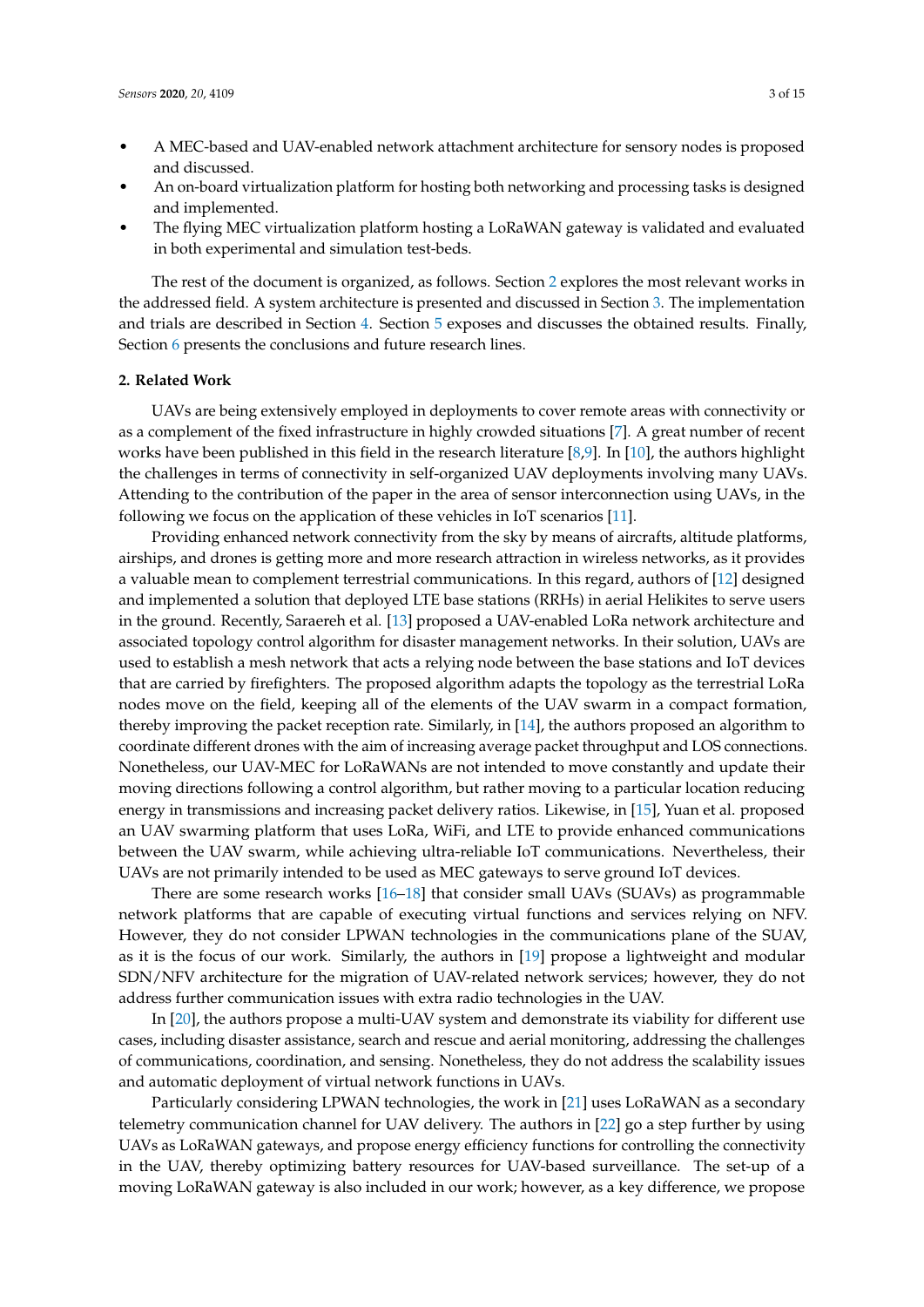a MEC architecture powered by NFV/SDN technology to dynamically deploy VNF and multi-RAT technologies on the UAV. The same lack is found in [\[23\]](#page-14-3), in which the authors propose a UAV prototype that mounts a LoRaWAN gateway to collect data from IoT-cabaple ground sensors in agriculture and forestry scenarios.

The first research works analyzing the benefits of using LoRa gateways on UAVs to increase signal coverage in urban and suburban environments have appeared recently [\[24\]](#page-14-4). In this particular contribution, the authors measure the performance of the communication channel with sensors by attending to RSS at the LoRa GW. However, evaluations do not consider challenging scenarios with orographies hindering communications, including mountains and elevated land masses, as we study in our work. In a recent work [\[25\]](#page-14-5), the authors propose a network architecture for data gathering in agricultural applications, leveraging UAVs equipped with different radio technologies, such as LoRa and WiFi. However, in their experiments, they do not test the real influence of the UAV flying height, and do not assess the node-to-UAV LoRa communications performance.

The work presented in this paper presents a breakthrough in the area of sensor interconnection using IoT technologies, by using UAVs as flexible NFV-based nodes to move processing and communication capabilities near field deployments. This way, both LPWAN interconnection and MEC capabilities can be delegated to remote locations with connectivity restrictions due to lack of infrastructure and/or presenting geographical difficulties for long-range wireless connections. This synergy among NFV, MEC, UAV, and IoT allows us to outperform any previous work in the area, and the system is both simulated and validated under real settings with a reference deployment.

#### <span id="page-3-0"></span>**3. Architecture**

Figure [1](#page-4-1) shows the overall scenario and solution of the proposal. As can be seen, the solution embraces a set of remote monitoring study cases. Under these scenarios, plants, soil, water, climate, weather, animals, and a vast set of "things" are supposed to be equipped with sensors attached to a low-energy communication node able to transmit data records using LPWAN communications. In particular, LoRaWAN is chosen as LPWAN technology, given its flexibility in the deployment, its wide adoption among the research community, and the availability of hardware modules.

Because, at these remote locations, there is no network deployment, or the installation of a LoRaWAN gateway would imply a significant cost without guaranteeing the interconnection of all the installed devices, it is proposed to use UAVs to collect data from time to time. The frequency of data harvesting depends on the concrete application, regarding the need for maintaining up-to-date information about the deployment. Upon the approximation of the UAV to the target area, data periodically sent by sensory nodes are collected. The LoRa-drone gateway can replace a compromised fixed LoRaWAN gateway, or be delivered to specific remote location to increase the network coverage of specific IoT devices.

The UAV is provided with an on-board unit (OBU) that offers the LoRa-drone gateway (GW) functionality and a set of software modules with extra MEC capabilities. These modules are given as Virtual Functions (VxF) deployed over a local Virtual Infrastructure Manager (VIM) or container platform, which gives a flexible solution to deploy OBU functionalities. Currently, the MEC VxF is in charge of pre-processing and filtering data records with the aim of saving local memory and forwarding data bundles to our local infrastructure, which finally reports data to a proper high-end data cloud with Big Data and analytics capabilities. Thus, the software of the LoRaWAN gateway (packet forwarder) is deployed as a VNF that can be instantiated on demand in the MEC node. Due to the constrained nature of the drone in terms of battery and maximum weight, the drone is equipped with a lightweight hardware solution, e.g., Raspberry board, capable of hosting VNFs implemented as lightweight virtualized services, such as lxc or docker containers.

The LoRa-drone gateway is a multi-RAT (Radio Access Technology) device that is endowed with at least two different wireless interfaces for backhaul and fronthaul connectivity. The fronthaul transceiver implements LoRa radio technology to communicate with the LoRa IoT devices, whereas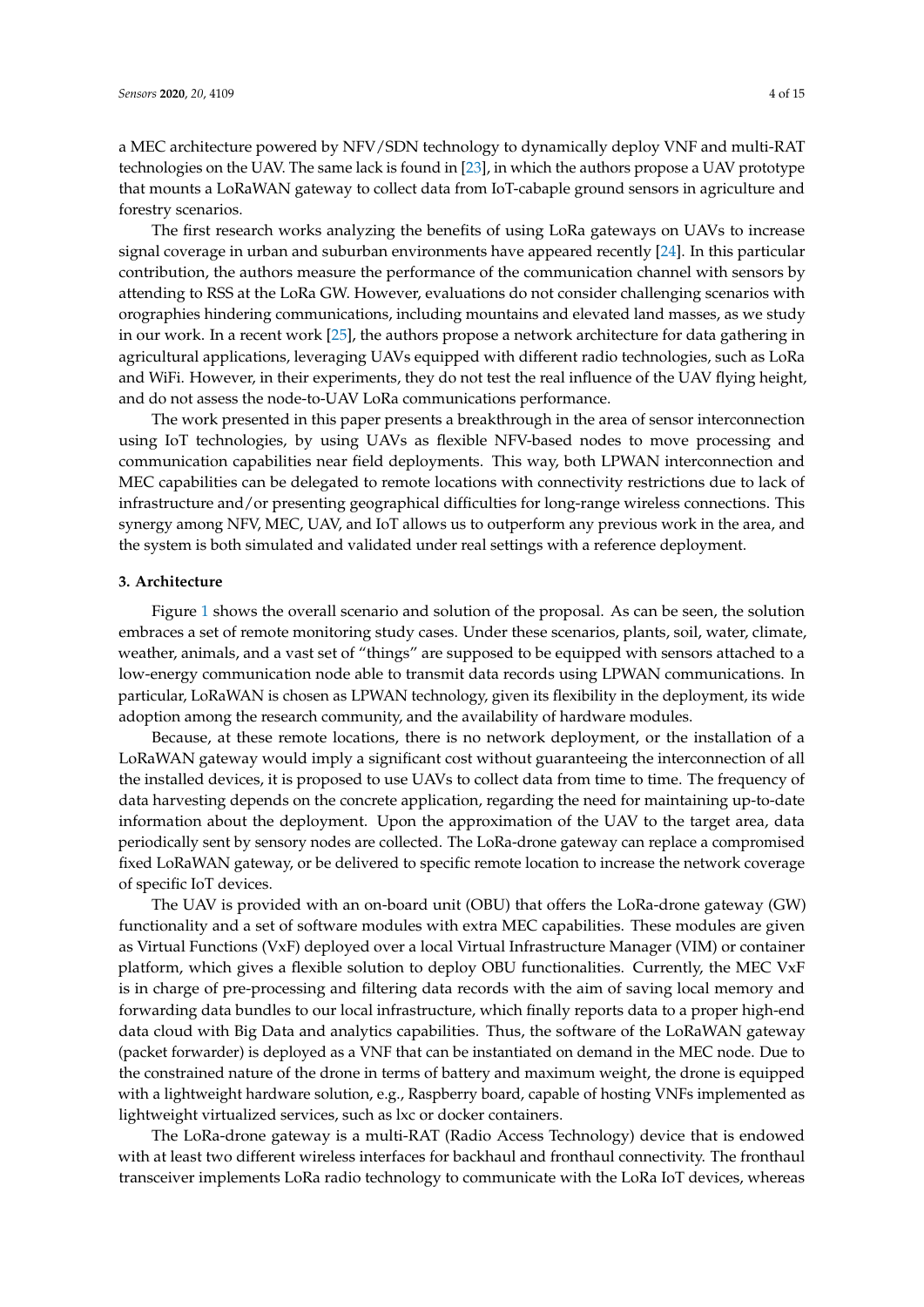the backhaul transceiver, e.g., 4G or WiFI, is intended to be used as channel to establish communication between the LoRaWAN gateway and the LoRaWAN Server (both downlink or uplink communications). Beyond those two interfaces, in our architecture, the MEC-powered LoRa-drone is equipped with a GPS module and UAV radio interface aimed to trace the route as well as manage drone telemetry.

<span id="page-4-1"></span>

**Figure 1.** General architecture of the LoRa Wide Area Network (LoRaWAN) connectivity and Multi-Access Edge Computing (MEC) processing solution

When a wireless communication channel is available, the MEC VxF sends data records locally processed as they are available. However, under periods of no coverage with 4G or WiFi, the OBU performs a store-carry-and-forward function. Hence, the regular operation when the infrastructure is reachable follows the LoRaWAN specifications [\[26\]](#page-14-6), and data are reported from the OBU to the LoRaWAN Server after preprocessing/filtering, acting as a common LoRaWAN gateway. On the contrary, when the store-carry-and-forward capability is needed, the OBU saves all data and reports them to the data cloud when infrastructure connectivity is available, bypassing the LoRaWAN Server. In this case, the proxy module that is in charge of this task is the Data Manager, as can be seen in Figure [1.](#page-4-1) The LoRaWAN Server and the Data Manager are also both deployed as VxFs under a VIM hosted in a server.

## <span id="page-4-0"></span>**4. Implementation and Testbed**

This section describes the implementation of the MEC-powered LoRa-drone gateway as well as the scenario and testbeds that have been designed to exhaustively validate the feasibility, benefits, and performance of the proposed architecture. The solution has been validated in both a real physical deployment and through computer simulations.

## *4.1. LoRa-Drone Gateway Implementation*

Figure [2](#page-5-0) shows the implemented LoRa-drone gateway. The main structure is composed by a plastic/carbon fiber 500 mm quad-copter frame and a 150 mm landing gear. The Power Distribution Board (PDB) is provided by the frame itself. The propulsion system consists of four 30 A Electronic Speed Controllers (ESCs) located under the arms, four 920 KV brush-less engines, and four propellers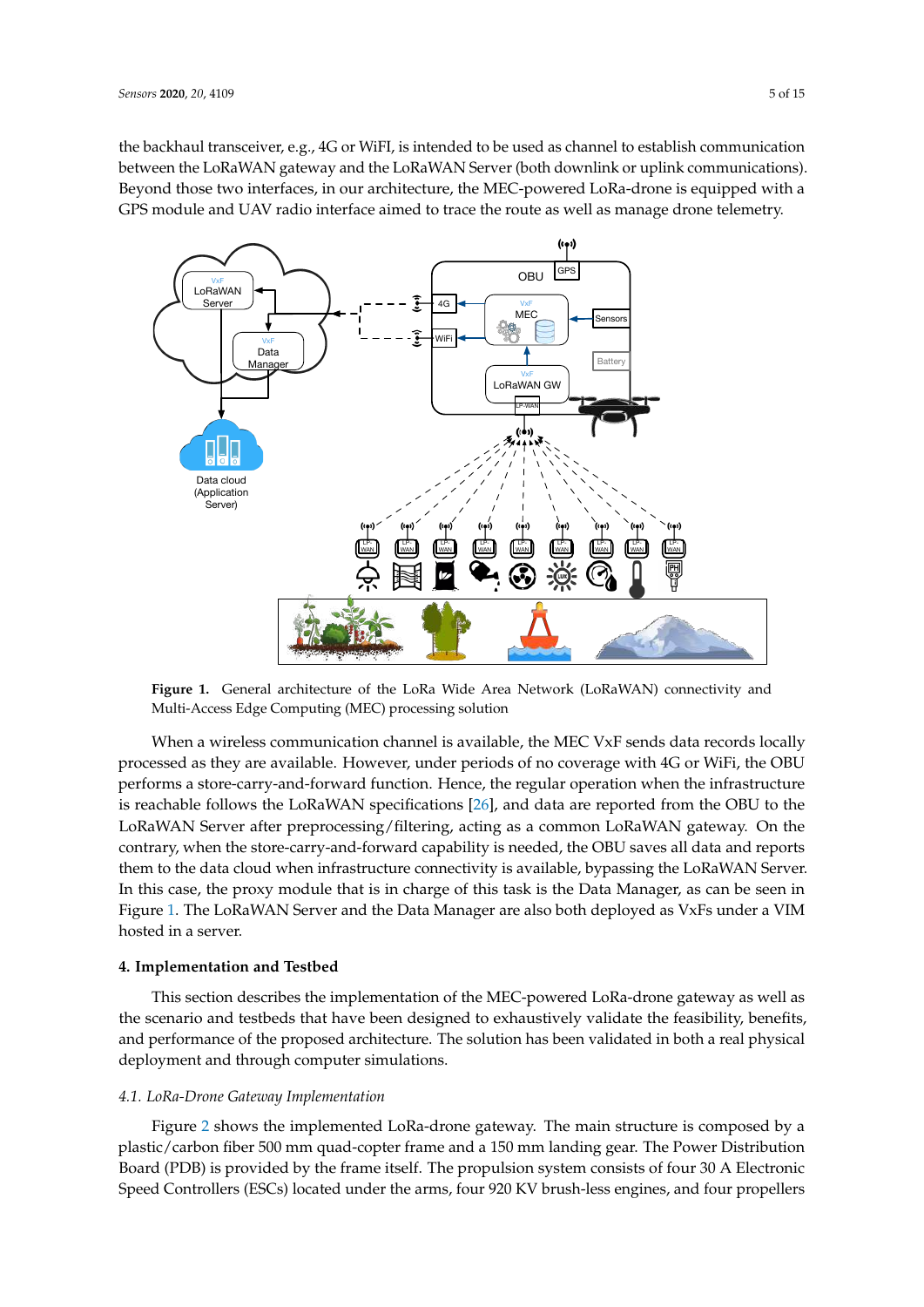<span id="page-5-0"></span>of 10in diameter and 4.5in pitch. The flight controller, located in the center of the frame, is a STM32-F722 (ST Microelectronics - Geneva, Switzerland) processor with dual gyros MPU6000 and ICM20602 (TDK - Tokyo, Japan). For the flight control software, it has been used the version 2.3.3 of INAVFlight.



**Figure 2.** LoRa-drone gateway implementation used for testing

We have also incorporated a GPS module with compass capabilities in order to improve the navigability of the LoRa-drone gateway. It is located at the top of a mast, covered by a plastic case. This component allows for us to enable features, like Return To Home (RTH), to make the LoRa-drone gateway land autonomously at the same place it took off. All these components are powered by an external four-cell battery of 14.8V and 2300mAh with a 45C discharge rate which provides between 10 and 15 minutes of flying time, depending on the payload, and that requires a charging time of around hour and a quarter. While in our experiments we maintain a pool of fully charged batteries that we use for repeating the experiments multiple times, commercial drone models usually board multiple batteries for extending flying time up to 38 min.

On-top the drone, it has been deployed the LoRaWAN gateway comprised of a LoRA concentrator, the omnidirectional antenna, as well as a lightweight single-board computer. Concretely, in our implementation, we have employed a Raspberry Pi III with an ic88a-spi LoRaWAN concentrator for the 868 Mhz band as well as an 1/2 wave 868Mhz omnidirectional antenna (5 dBi). The MEC node in the drone is implemented using Docker as virtualization environment to deploy the VNFs. The software deployed in the LoRaWAN gateway as VNF is The Things Network Zurich ic880a-gateway (https://github.com/ttn-zh/ic880a-gateway), which has been virtualised (docker) in order to allow an on-demand deployment of different services if necessary, therefore adopting a VNF-based approach. The backhaul connectivity with the LoRaWAN server is provided through a 4G adapter connected to the Raspberry Pi, although WiFi is also supported in current deployment. The gateway solution has been powered by a light weight battery of 10,400 mAh.

Table [1](#page-6-0) shows the weight of each component, in order to calculate the Take-Off Weight (TOW) of the LoRa-drone gateway solution, which is defined as  $TOW = empty\_UAV\_weight +$ 100\_*battery*\_*weight* + 100\_*payload*. In the formula, *empty*\_*UAV*\_*weight* represents the free of charge weight of the Drone (it includes GPS and GPS mast) (Drone in Table [1\)](#page-6-0); 100\_*battery*\_*weight* represents the battery of the aircraft at 100% capacity (Drone battery in Table [1\)](#page-6-0); and, 100\_*payload* represents the whole payload of the aircraft (LoRaWAN GW, including the 4G modem + LoRaWAN GW battery in Table [1\)](#page-6-0). In this case, the 500 mm drone frame with the engines is the heaviest part of the solution. As compared with the drone itself, the LoRaWAN gateway solution including the external battery represents 24.5% of the total weight, which remains within the limits of the theoretical Maximum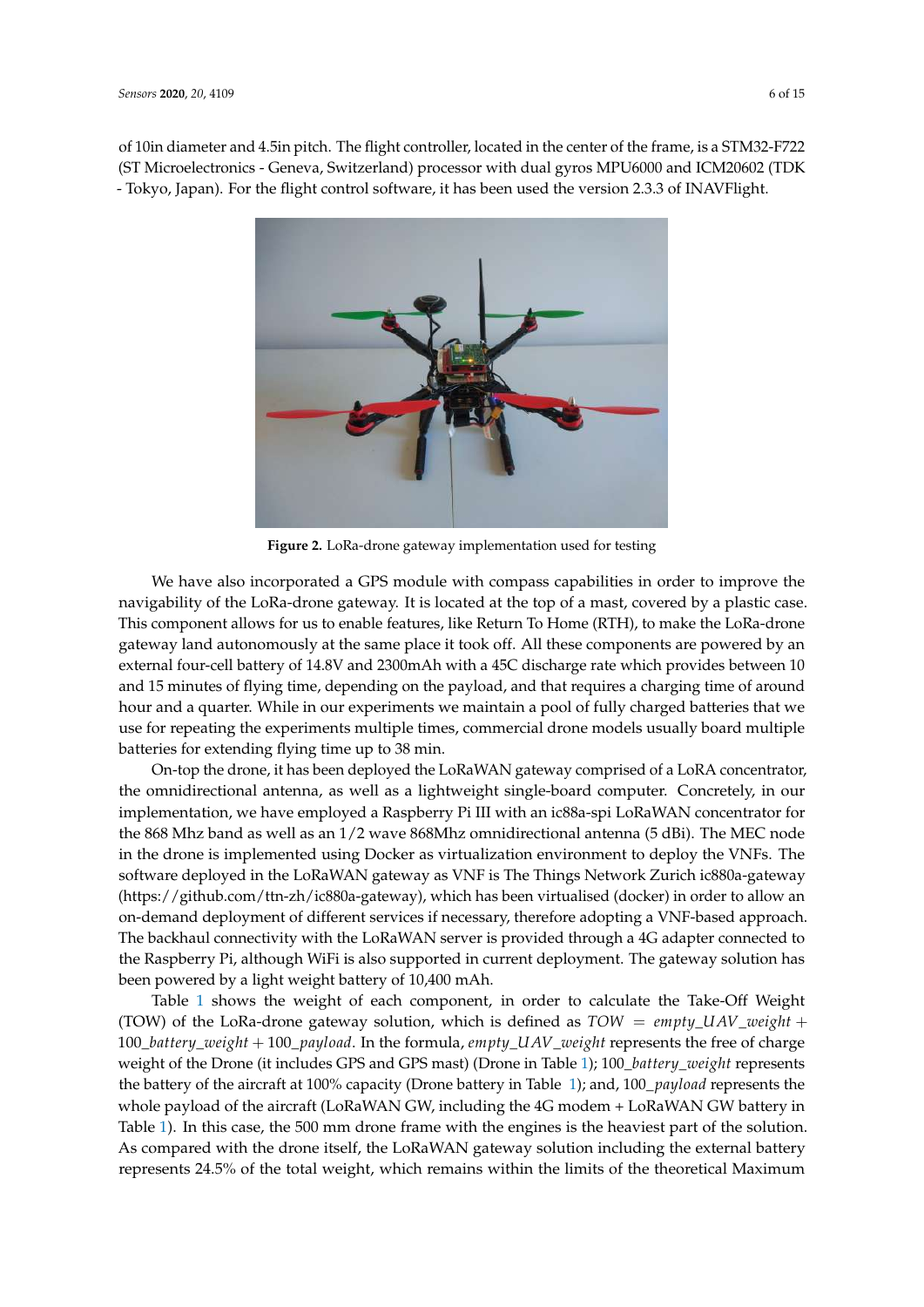Take-Off Weight (MTOW), since the maximum thrust capacity per engine provided by the engine manufacturer specification is around 890 g.

<span id="page-6-0"></span>

|     |  | Drone (g) Drone Battery (g) LoRaWAN GW (g) LoRaWAN Gateway (GW) Battery (g) TOW (g) |       |
|-----|--|-------------------------------------------------------------------------------------|-------|
| 893 |  |                                                                                     | 1490. |

**Table 1.** TOW of our LoRaWAN-drone gateway solution.

## *4.2. Evaluation Scenario*

As mentioned above, non-flat regions are difficult, or at least expensive, to be covered by a fixed communication infrastructure. It is in this type of scenarios where UAV-based communication systems may solve coverage troubles in a quick and efficient way. For that reason, for our validation and evaluation tests, we have chosen a real scenario with coverage issues due to terrain orography. This is the Espinardo Campus of the University of Murcia (Spain), which is placed on a hill with a peak elevation of ≈170 m above sea level on its northern area (Figure [3a\)](#page-6-1) causing an important coverage obstruction to the communication systems placed at the southern area of the campus. Concretely, communication issues have been found for providing connectivity to the sensing elements installed in certain areas of interest when employing a preexistent LoRaWAN infrastructure, as discussed in the next paragraphs.

<span id="page-6-3"></span><span id="page-6-1"></span>

<span id="page-6-2"></span>**(a)** Topographic map **(b)** LoRaWAN deployment

**Figure 3.** Maps of region under study, Espinardo Campus, University of Murcia (Spain)

Prior to the experimental work, we have conducted a theoretical LoRaWAN coverage study in order to study the communications problems of the scenario. This has permitted us to finely identify coverage shadows due to the terrain orography in the specific areas of interest. The coverage study been conducted by mimicking the real LoRaWAN equipment described in the following section. We have made use of the cloudrf radio planning tool (http://cloudrf.com) and, as propagation model, the well-known Okumura–Hata one has been adopted. Subsequently, digital maps of the area are used, including orography information, to run the planning tool considering that the LoRaWAN gateway is placed in a telecommunications center deployed inside the campus, in the same location as it is currently installed and giving service. The obtained coverage map is shown in Figure [3b,](#page-6-2) where it can be seen how the LoRaWAN connectivity is lost in the northern highway and its surroundings, due to the propagation shadow provoked by the aforementioned terrain elevation. A similar lack of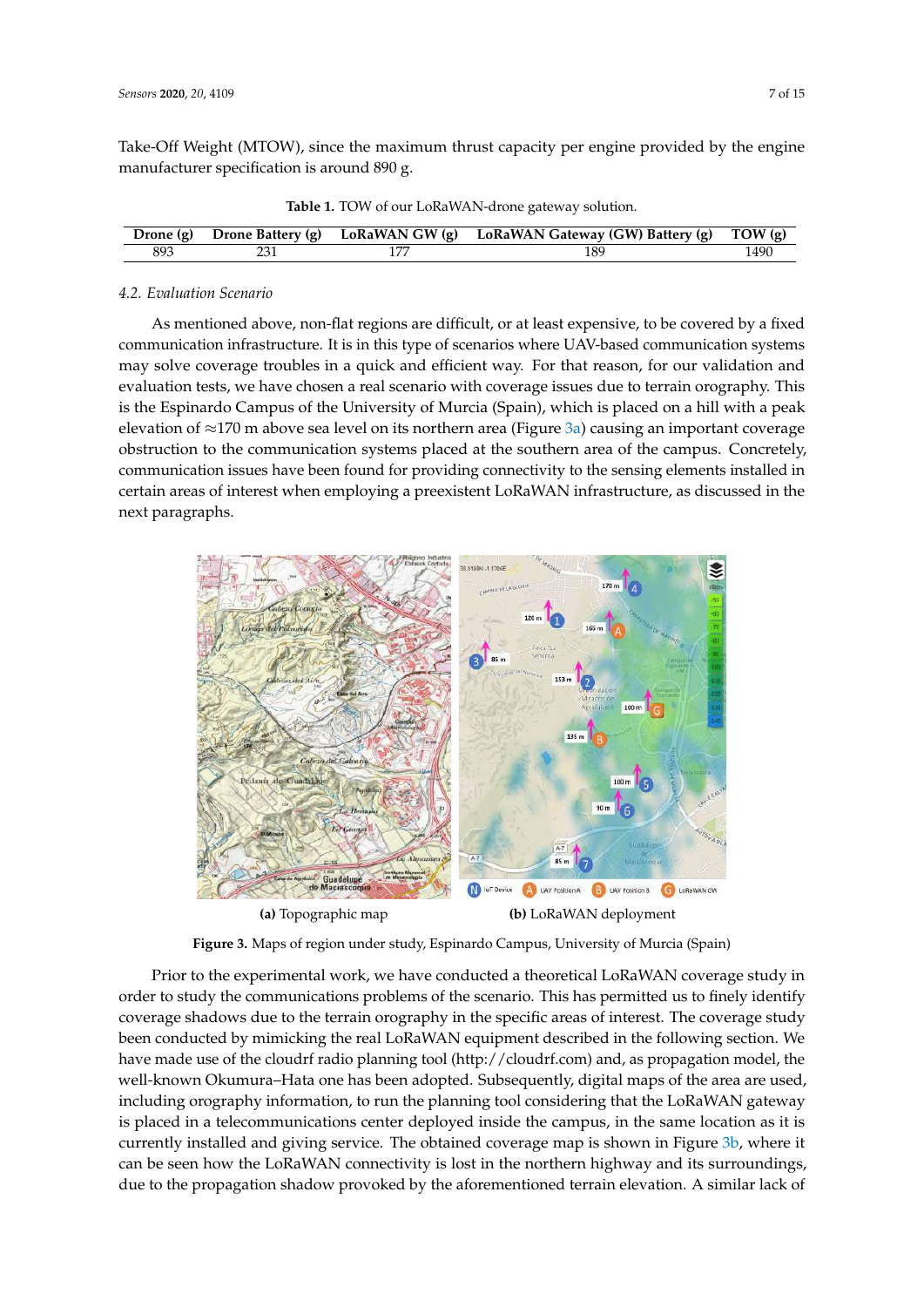coverage is detected at the westside of the campus ring (marked as *Campus Universitario* in Figure [3b\)](#page-6-2), caused again by another terrain elevation. The southern zone is hardly covered as well, due to the long distance to the gateway.

Figure [3b](#page-6-2) also shows some deployed IoT devices that are not properly covered by the current infrastructure. Specifically, we have identified seven different conflicting zones at different altitudes, in which the LoS is sporadically hampered by the terrain conditions. Each numbered circle represents an IoT device in a specific zone of interest to be monitored. The figures inside the white rectangles indicate the ground altitude above sea level for that point. Regarding the LoRaWAN base stations, the 'G' labeled circle indicates the current static LoRaWAN base station, while the 'A' and 'B' labeled circles indicate two different positions in which we deployed our mobile LoRaWAN UAV-based gateway in order to provide the conflicting IoT zones with connectivity. It is important to highlight not only the terrain obstacles between the base station and IoT devices, but also the altitude difference as well as the distance. For instance, the furthest point (3) is located around three kilometers away from the base station, inside a tunnel, with an altitude decrease of 15 m, whereas the nearest point (5) is located around one kilometer at the same level of altitude, but, in this case, behind a considerable group of buildings.

#### *4.3. Testbeds Description*

Two different testbeds have been considered for both validating and evaluating our proposal. Regarding validation, two real LoRaWAN deployments have been carried out for their comparison in the scenario presented above (University campus). First, the coverage provided by a fixed LoRaWAN infrastructure has been investigated; thereafter, a similar study has been done analyzing our implementation of the virtualization platform with both the LoRaWAN gateway and the MEC functions on-board a UAV. For the exhaustive evaluation, the second testbed involves a well-known network simulator when considering several configurations and conditions. In the following, we provide a detailed description of both testbeds.

## 4.3.1. Validation Testbed in Real Physical Deployment

First, we have tested the performance of a well-known LoRaWAN gateway installed approximately in the center of the Campus Ring (see Figure [3b\)](#page-6-2). This fixed LoRaWAN setting allows comparing the benefits of using our LoRa-drone gateway against the traditional deployment. Concretely, we have employed the Kerlink Wirnet Station IoT outdoor LoRaWAN Gateway (https://www.kerlink.com/product/wirnet-station/) combined with an omnidirectional antenna with a gain of 5 dBi (Figure [4a\)](#page-8-0). The transmission power was fixed to 0.025 W (14 dBm) in the 868 MHz frequency band. In turn, the end-device was a Pycom FiPy (https://pycom.io/product/fipy/) with the Semtech SX1272 long-range and low-power RF LoRa transceiver. An omnidirectional antenna with a gain of 2 dBi was attached to this device, which was placed on-board a car to make easier the testing campaign. Figure [4b](#page-8-1) shows the FiPy IoT device connected to a PyTrack expansion board that provides accurate GPS positioning. Both, FiPy and PyTrack are powered by an external battery of 1000 mAh.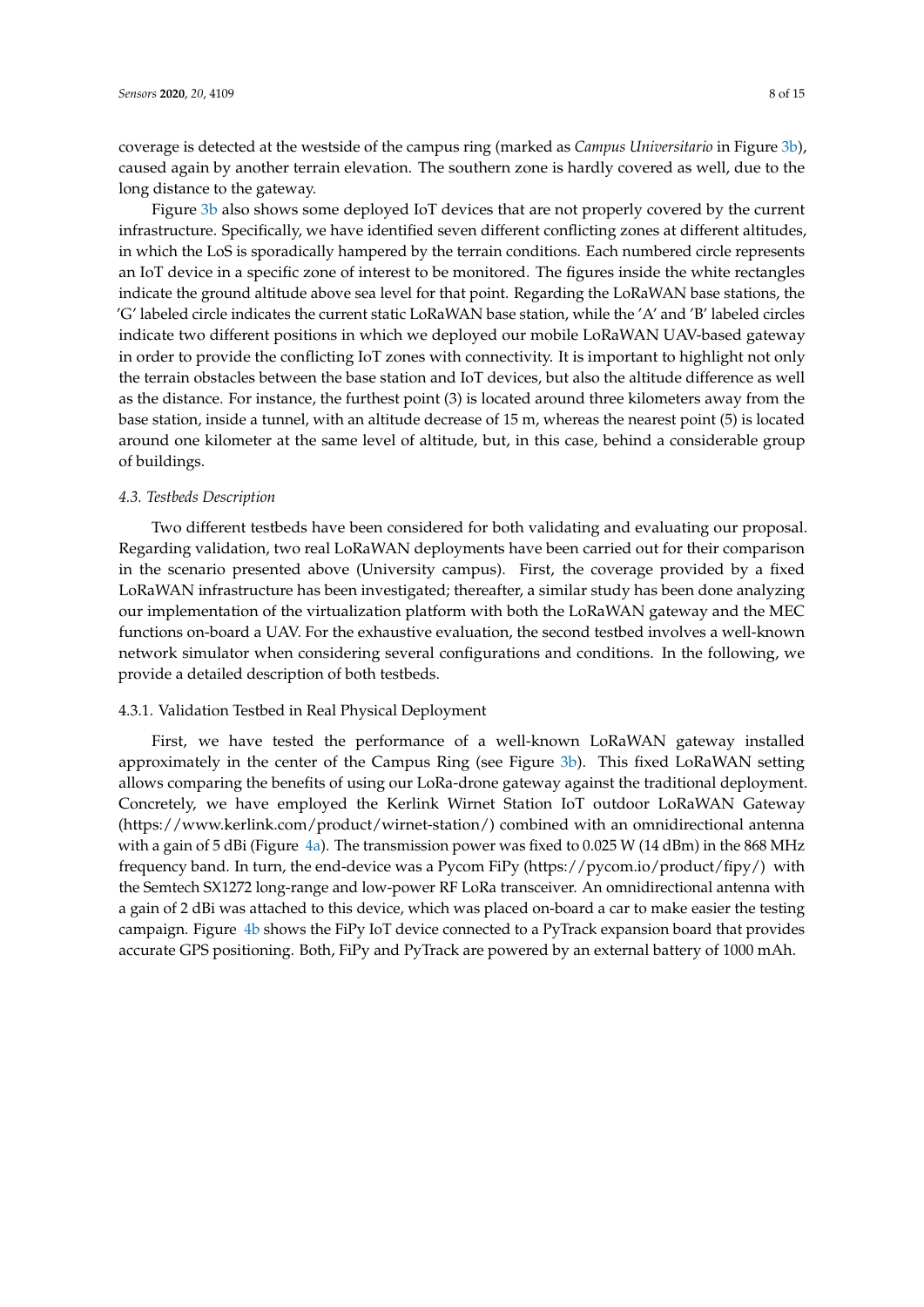<span id="page-8-0"></span>

**(a)** Fixed LoRaWAN Gateway **(b)** FiPy IoT device with omnidirectional antenna

<span id="page-8-1"></span>**Figure 4.** IoT and fixed LoRaWAN gateway used in testbeds

As explained above, we have explored this scenario with the aim of evaluating the performance of the fixed LoRaWAN infrastructure that provides connectivity to the university campus in the northern region, when considering the theoretical coverage study to select and study problematic areas. For this purpose, we have deployed the ChirpStack LoRaWAN Network Server stack version 3 and we have developed a ping-pong application, which is executed in a virtual machine (server side) and in the IoT device. The IoT device ping application has been developed in Pycom Micropython 1.18.2.r7. When the end-device is powered, it joins to the LoRAWAN server and starts sending ping messages with a period of five seconds, alternating two different LoRaWAN data-rate (DR) configurations, namely DR0 and DR5, each five messages. Because DR0 max payload is 59 bytes, the maximum message size has been fixed to 50 bytes for all the tests. The messages are then composed by the tuple *(session\_id, message\_id, padding)*, where *session\_id* identifies the current trial, *message\_id* identifies the ping message in order to match it with the same *message\_id* in the pong response, and the padding is auto-generated in order to complete the message size up to the maximum established. Each time a message is sent or received, the IoT device stores the tuple *(timestamp, session\_id, type, message\_id, rssi, dr, lat, long)* in a log file. Fields *session\_id* and *message\_id* have the same meaning than in the previous tuple. The *type* field identifies whether the log was generated by a *ping* or a *pong* message. The *rssi* field holds the received signal strength in dBm. Finally, the *lat* and *long* fields are the geographical coordinates of the end-node position. Regarding the server side application, it was developed in Python 3.7. When it is launched, a service is subscribed in the LoRaServer to the uplink events generated by registered IoT devices, hence it receives the uplink messages. When a ping message is received, it generates a pong message with the same *session\_id* and *message\_id*. It also generates the required padding in order to send a 50-byte message. In this case, data records contained in the sent and received messages are also stored in the log in order to verify the results of the session with the ones stored in the IoT device.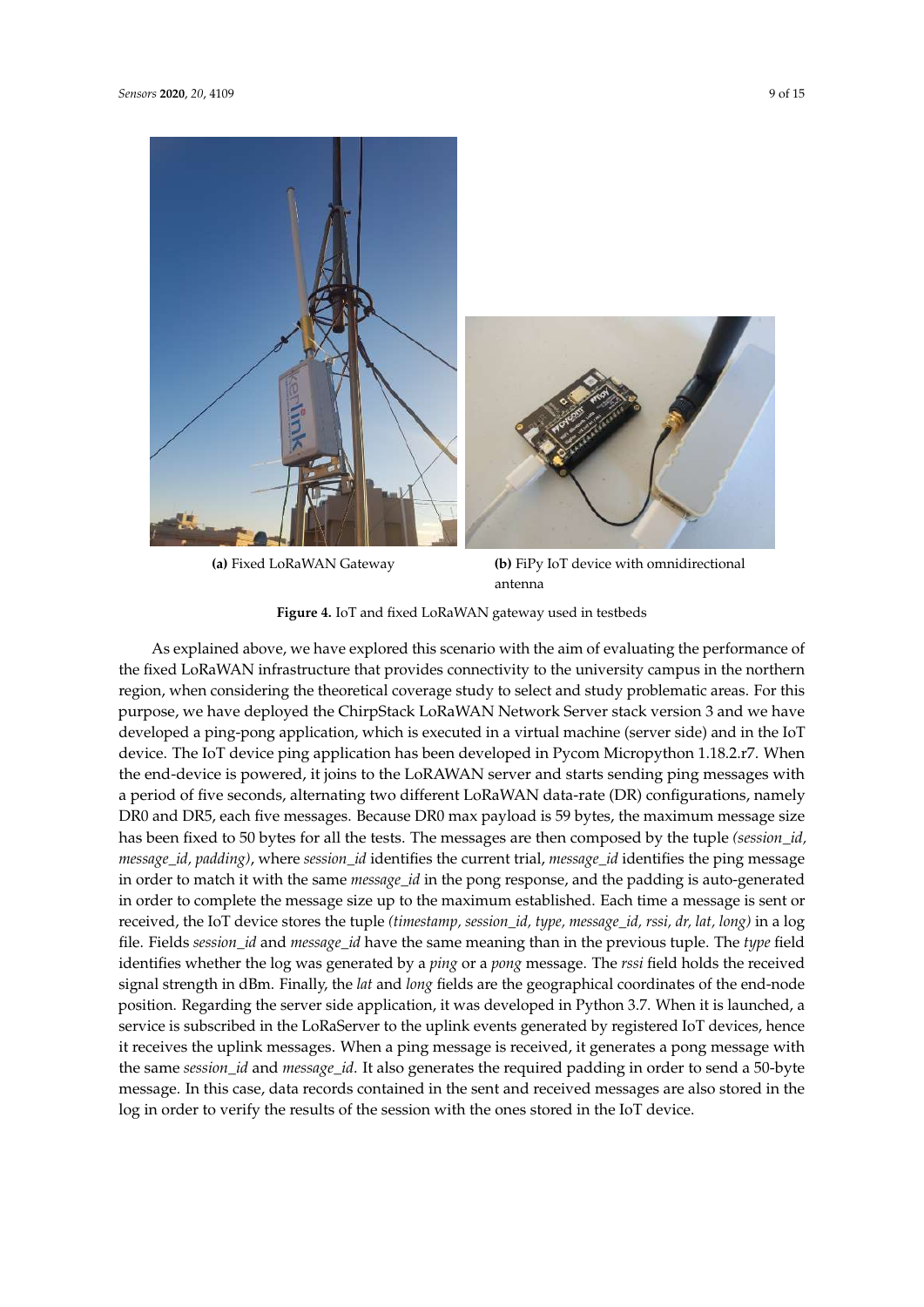#### 4.3.2. Evaluation testbed through simulation

In addition to the evaluation in a physical real deployment explained above, in order to conduct an exhaustive performance evaluation of the proposed architecture when considering different network conditions, we have employed the OMNeT++ network simulator (https://omnetpp.org/). This event-based simulator is powered by a series of libraries that permit simulating a great number of networking protocols and transmission technologies. Concretely, we have employed the FLoRa library (https://flora.aalto.fi/) supported by the well-known INET framework (https://inet.omnetpp.org/). FLoRa allows for the configuration and simulation of LoRa networks with end-devices, gateways, and a network server. It also supports Adaptive Data Rate (ADR) and collection of energy consumption statistics in the nodes.

We implemented a test-bed with one gateway and one end-device, both with the same specifications as the real ones described in the previous section, in order to perform the evaluation of the architecture in a realistic way. The position of the mote was fixed, while the gateway moved around the target area imitating the LoRa-drone gateway behaviour. The mote periodically transmits LoRa packets containing the maximum permissible payload for DR0, i.e., 51 bytes. To emulate the influence of real-world obstacles in communications, we used the log normal shadowing path loss model [\[27\]](#page-14-7), as expressed in Equation [\(1\)](#page-9-1). This model is an extension of the Friis free space model, and it is used to predict the propagation loss in complex environments, as it comprehends random shadowing effects due to signal blockage by terrain and buildings. In our case, the model is based on the real-world measurements taken from the outdoor experiments that were performed with the LoRa-drone gateway. Thus, we set 95 dB at a distance of 500 m as the base loss value  $P_L(d_0)$ . The path loss exponent *n* is what defines the environment fading characteristics in the simulation; hence, we used two values to characterize two different situations: 5 to create an urban scenario and 4 to simulate suburban conditions. Furthermore, to include random shadowing effects in the transmissions, we employed a Gaussian distributed random variable *χ*, centered in 8.5 dB with standard deviation 3.5 dB [\[27\]](#page-14-7).

$$
[P_L(d)]dB = [P_L(d_0)]dB + 10 n log_{10} \left(\frac{d}{d_0}\right) + \chi
$$
  
for  $d_f \leq d_0 \leq d$  (1)

<span id="page-9-1"></span>For each scenario, six different configurations were considered, from Lora's DR0 to DR5. Additionally, ten runs were carried out for each configuration, with the aim of analyzing the results with enough statistical confidence. Hence, we present the averaged values and the 95% confidence intervals (*α* = 0.05) in our results. As performance metrics, we considered the following: (i) the maximum coverage distance achieved as the UAV moves away from the mote, (ii) the energy consumption required to make a single transmission, and (iii) the Time on Air (ToA) of the transmitted packets.

## <span id="page-9-0"></span>**5. Experiments and Results**

#### *5.1. Validation Results in Real Physical Deployment*

We have performed a series of experiments in the same target areas identified in Figure [3](#page-6-3) using both fixed and UAV-enabled architectures in order to validate our implemented architecture in the real deployment, as explained previously. First, we measured the Packet Delivery Ratio (PDR) for each conflicting IoT zone by using the static LoRaWAN deployment, i.e., Kerlink gateway, for two different data rates. These are, DR0 (250 bps) and DR5 (5 kbps). Subsequently, we repeated the experiments for the mobile architecture by flying the LoRa-drone gateway in two different points (see Figure [3b\)](#page-6-2), increasing the elevation of the LoRa-drone gateway until the up-link PDR obtained with DR0 in each IoT zone is above 75% (Table [2\)](#page-10-0). Thus, this table shows up-link and down-link PDRs obtained for both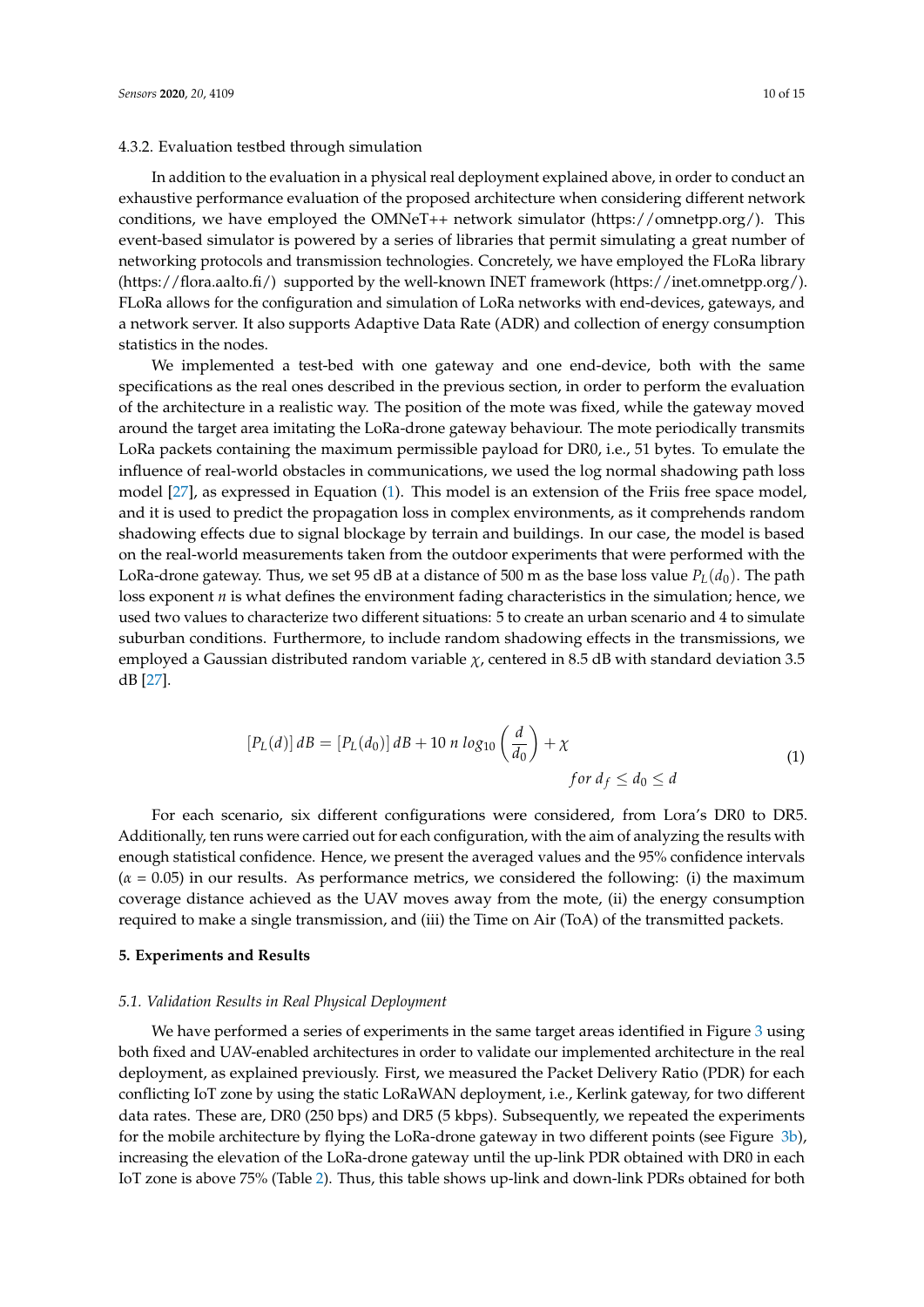<span id="page-10-0"></span>fixed and UAV cases when using DR0. In the case of the LoRa-drone gateway solution, it also provides the required altitude to keep up-link PDR percent above the mentioned threshold.

|          | <b>Fixed Gateway</b> |                |                | <b>LoRa-Drone Gateway</b> |              |  |
|----------|----------------------|----------------|----------------|---------------------------|--------------|--|
| Location | UL PDR $(\% )$       | DL PDR $(\% )$ | UL PDR $(\% )$ | DL PDR $(\% )$            | Altitude (m) |  |
|          | 0.0                  |                | 77.78          | 64.29                     | 35           |  |
| 2        | 0.0                  |                | 80.0           | 93.75                     | 10           |  |
| 3        | 0.0                  |                | 80.0           | 0.0                       | 60           |  |
| 4        | 80.0                 | 0.0            | 93.33          | 92.86                     | 10           |  |
| 5        | 40.0                 | 62.5           | 96.43          | 100                       | 10           |  |
| 6        | 0.0                  |                | 94.44          | 82.38                     | 15           |  |
|          | 0.0                  |                | 96.36          | 78.95                     | 15           |  |

**Table 2.** PDR results for LoRa DR0

The results shows that the Kerlink base station was not able to receive messages from the IoT devices (0.0% up-link PDR), except for two locations: number 4, which is an elevated area, where 80% of the up-link messages were received properly, but all down-link messages were lost; and, number 5, which is the nearest point to the station and, at the same altitude, from where 40% of the up-link messages were received properly as well as 62.5% of the down-link messages. This poor performance of the fixed infrastructure calls for a solution that could increase the reception level, as explained above.

Regarding the LoRa-drone gateway solution, we obtained a significant improvement as compared to the previous case. For all of the locations except one, namely, point 3, the bi-directional communication was performed successfully. In fact, for all points, we achieved up-link PDR results above 75% and at five locations we achieved down-link PDR results above this figure. At location 3, it was required to elevate the LoRa-drone gateway up to 60 m, unlike the rest of cases, in which 10-35 m were enough to ensure the up-link communication threshold. This was due to a longer communication distance between location 3 and the drone position as well as additional orography difficulties.

When considering the tests for DR5, as expected, the results are significantly worse as compared to DR0, due to the increase of data rate and the consequent robustness loss. Table [3](#page-10-1) shows the PDR values obtained for this set of experiments. For the Kerlink deployment, as a difference to the previous case, we only had one location with positive up-link PDR results, point 4, where only 15% of up-link messages were properly received. For the LoRa-drone gateway solution, we still had bi-directional communication in most of the points, but now the up-link PDR has decreased below 75% in all points except number 4 and 5. Even so, the improvement with respect to the fixed architecture is notable.

<span id="page-10-1"></span>

|          |                | <b>Fixed Gateway</b> | <b>LoRa-Drone Gateway</b> |                  |              |
|----------|----------------|----------------------|---------------------------|------------------|--------------|
| Location | UL PDR $(\% )$ | DL PDR $(\% )$       | UL PDR $(\% )$            | $DL$ PDR $(\%$ ) | Altitude (m) |
|          | 0.0            |                      | 46.67                     | 0.0              | 35           |
|          | 0.0            |                      | 70.0                      | 64.29            | 10           |
| 3        | 0.0            |                      | 40.0                      | 0.0              | 60           |
| 4        | 15             | 0.0                  | 86.67                     | 92.31            | 10           |
| 5        | 0.0            |                      | 92.86                     | 100              | 10           |
| 6        | 0.0            |                      | 50.0                      | 25.0             | 15           |
|          | 0.0            |                      | 32.0                      | 75.0             | 15           |

**Table 3.** PDR results for LoRa DR5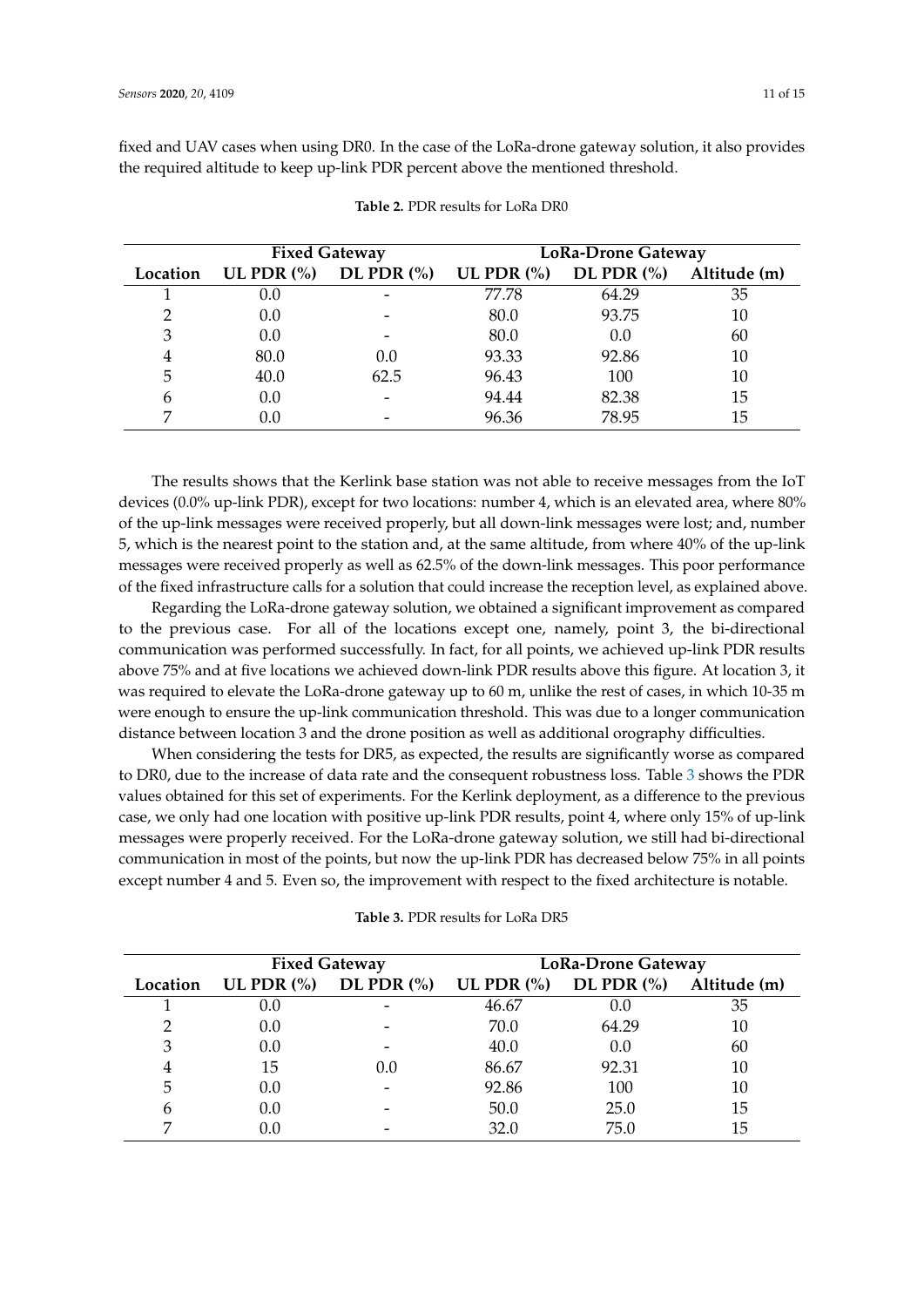## <span id="page-11-0"></span>*5.2. Performance Evaluation Results through Simulation*



**Figure 5.** Transmission ranges in urban and suburban scenarios

With the aim of evaluating the proposed system in an extensive way, we have also performed multiple experiments in the simulation environment. Firstly, we have evaluated the maximum transmission distance supported by the diverse LoRa's DRs in two different scenarios, namely, urban and suburban settings, which have been characterized by means of the configurable propagation model described above. As shown in Figure [5,](#page-11-0) we have obtained shorter transmission ranges in the case of the urban scenario, due to the greater fading effect introduced by the propagation model. As compared to the transmission distances attained in the suburban scenario, they decrease by a factor of 1.5 approximately. Contrasting these outcomes with those experimentally obtained in a previous work [\[4\]](#page-13-3), we prove the validity of our simulation framework. Besides, the impact of employing different LoRa configurations, i.e., DR, is also relevant. It is important to note that the use of high DRs, which is the desirable situation, as discussed later, is only possible at the closest end-device locations. This is a clear drawback of fixed LoRaWAN deployments that can be overcome by the use of a mobile flying gateway.

The advantages of using high DRs regarding energy consumption are shown in Figure [6.](#page-12-1) This figure presents the ToA and required energy per transmission obtained in the evaluated LoRa configurations. As aforementioned, the use of high DRs is preferred, as they permit reducing the transmission's ToA and, consequently, the power consumption linked to the transmission. Both trends can be clearly seen by observing the figure and, as an example, employing DR5 instead of DR0 permits a decrease in power consumption by 500%. However, increasing the transmission DR leads to a decrease on the link robustness; hence, the distance between both extremes should be shortened, as discussed previously. In any case, this approach permits increasing the efficiency and data rate of communications as well as the end-device battery life.

From the above results, it is worth highlighting the communication improvements obtained by using a mobile LoRaWAN-dron gateway able to move closer to end-devices. Both experimental and simulation outcomes showcase the advantage of employing LoRa-drone gateways for vast monitored extensions, e.g., smart agriculture or farming, or at locations with difficult access, such as rugged areas.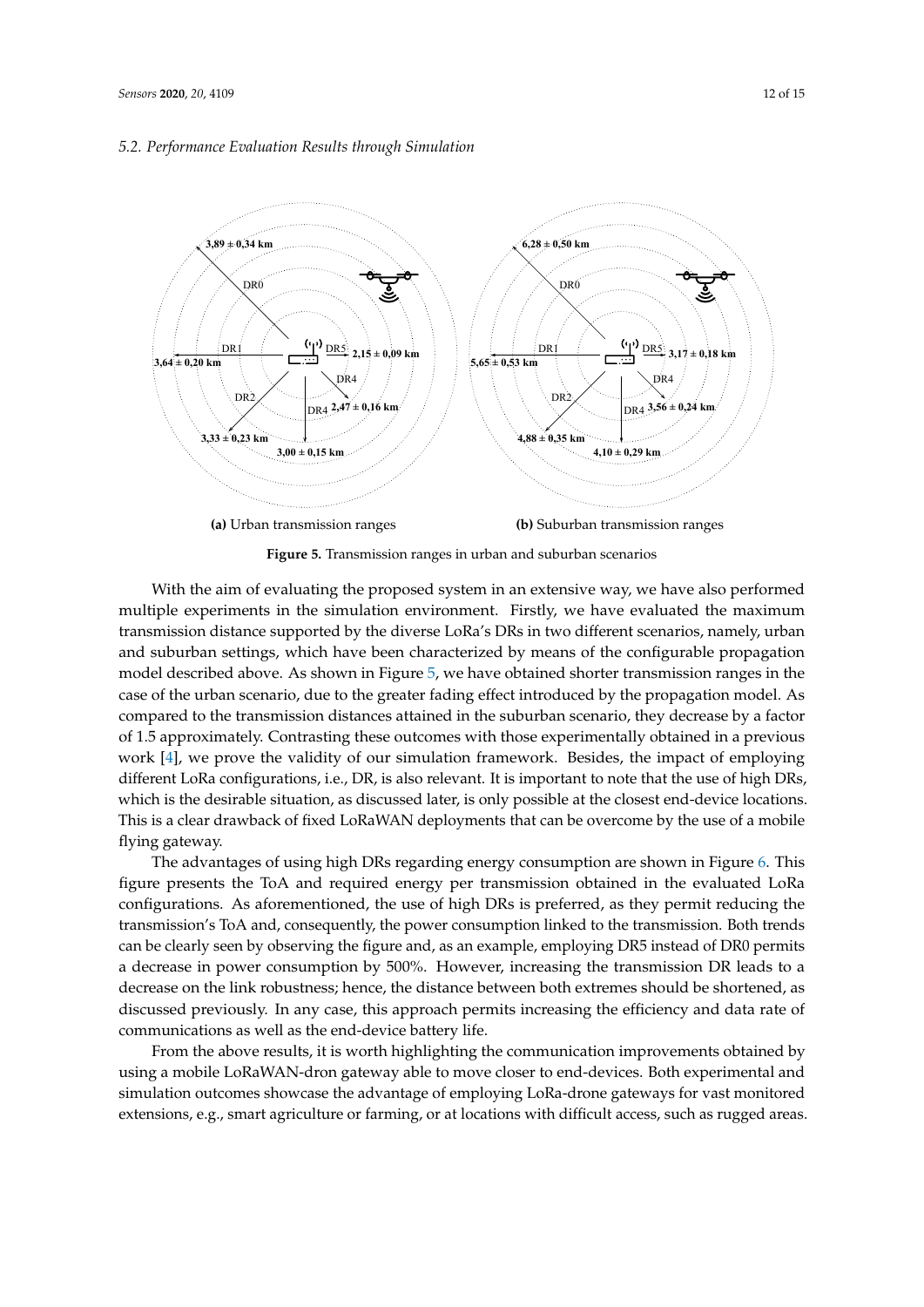<span id="page-12-1"></span>

**Figure 6.** Time on Air and Energy per transmission for each data-rate (DR)

## <span id="page-12-0"></span>**6. Conclusions**

This paper has presented the design, implementation, and evaluation of a novel architecture for enhancing LoRAWAN deployments by employing a LoRa-drone gateway. The solution allows the move the LoRaWAN gateway close to IoT end-devices to improve coverage wherever and whenever needed, such as emergency situation support or gaining connectivity at locations with difficult access, e.g., coverage obstructions due to orography or buildings.

The proposed LoRa-drone gateway implementation has been validated in a real physical LoRaWAN deployment, when comparing the benefits against fixed settings. The results show significant communications improvements of our solution as compared to traditional deployments, substantially increasing packet deliver ratios. In addition, extensive computer simulations have been conducted, showing performance benefits in terms of power consumption reduction and ToA when using the LoRa-drone gateway, thereby increasing the efficiency and data-rates of communications. The advantages are especially relevant in large monitored extensions, or at locations with difficult access, such as rugged areas.

As future work, we envisage extending the architecture through Software Defined Networking (SDN) and Artificial Intelligence-based approaches to dynamically and optimally reconfigure LPWAN networks and deploying LoRa-drone gateways on demand, according to the actual context or situation.

**Author Contributions:** Conceptualization, R.S.-I., J.B.B., J.S., P.M.R. and A.F.S.; Data curation, J.G.-M. and A.M.Z.; Funding acquisition, P.M.R. and A.F.S.; Investigation, J.G.-M., A.M.Z., R.S.-I., J.B.B., J.S., P.M.R. and A.F.S.; Methodology, J.G.-M., A.M.Z., J.B.B. and J.S.; Project administration, P.M.R. and A.F.S.; Validation, R.S.-I.,J.B.B. and J.S.; Writing – original draft, J.G.-M., A.M.Z., R.S.-I., J.B.B. and J.S.; Writing – review & editing, R.S.-I., J.B.B., J.S., P.M.R. and A.F.S..All authors have read and agreed to the published version of the manuscript.

**Funding:** The work is supported by the Spanish Ministry of Science, Innovation and Universities, under the the projects PERSEIDES (Grant No.TIN2017-86885-R) and Go2Edge (RED2018-102585-T), and the Ramon y Cajal Program (Grant No. RYC-2017-23823); the AXA Postdoctoral Scholarship awarded by the AXA Research Fund (Cyber-SecIoT project); and by the European Commission, under the projects IoTCrawler (Grant No. 7798520) and Pharaon (Grant No. 857188).

**Conflicts of Interest:** The authors declare no conflict of interest.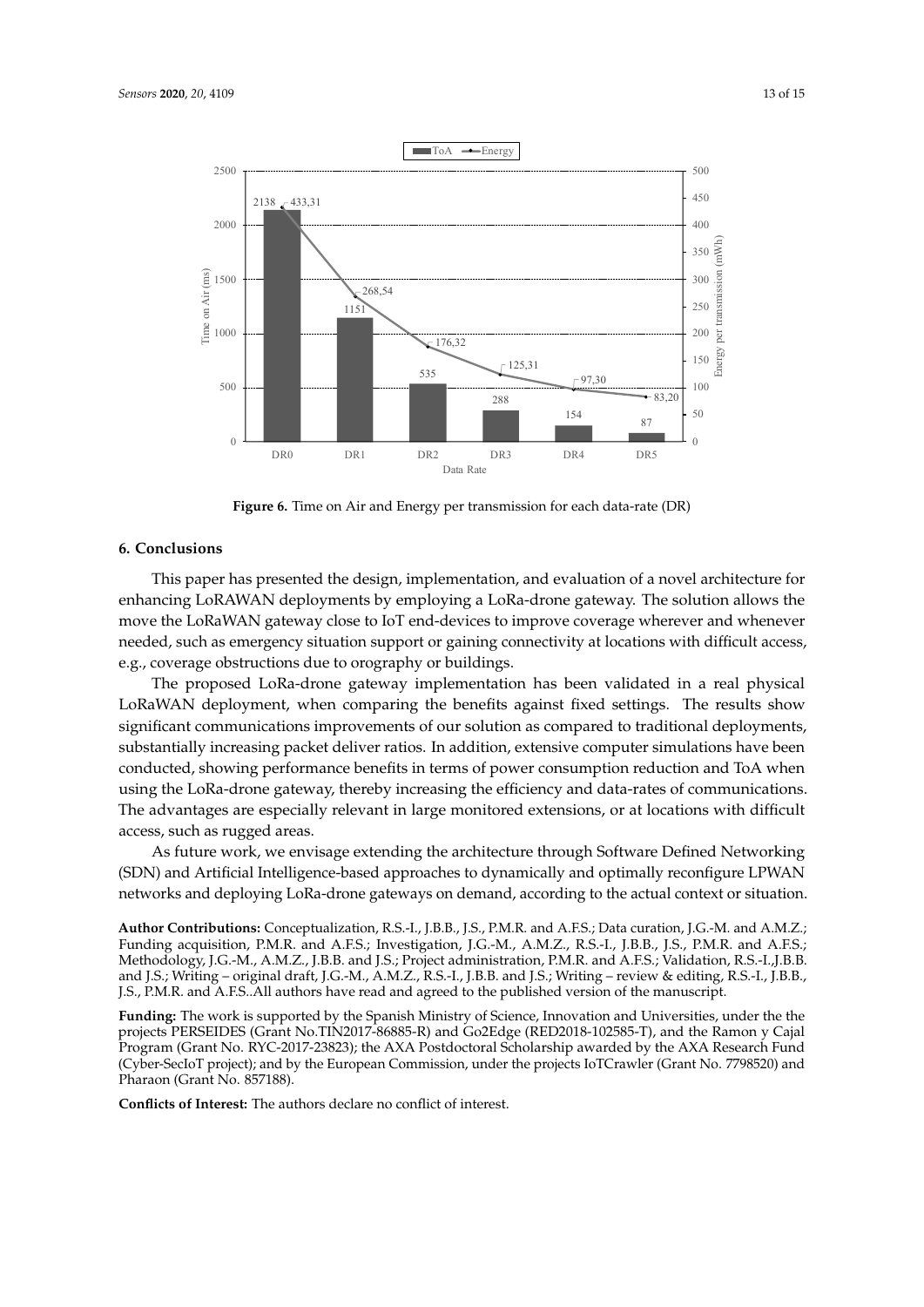## **References**

- <span id="page-13-0"></span>1. Munoz, R.; Vilalta, R.; Yoshikane, N.; Casellas, R.; Martinez, R.; Tsuritani, T.; Morita, I. Integration of IoT, Transport SDN, and Edge/Cloud Computing for Dynamic Distribution of IoT Analytics and Efficient Use of Network Resources. *J. Lightwave Technol.* **2018**, *36*, 1420–1428. doi[:10.1109/JLT.2018.2800660.](https://doi.org/10.1109/JLT.2018.2800660)
- <span id="page-13-1"></span>2. Wang, D.; Chen, D.; Song, B.; Guizani, N.; Yu, X.; Du, X. From IoT to 5G I-IoT: The Next Generation IoT-Based Intelligent Algorithms and 5G Technologies. *IEEE Commun. Mag.* **2018**, *56*, 114–120. doi[:10.1109/MCOM.2018.1701310.](https://doi.org/10.1109/MCOM.2018.1701310)
- <span id="page-13-2"></span>3. Sanchez-Iborra, R.; Cano, M.D. State of the art in LP-WAN solutions for industrial IoT services. *Sensors* **2016**, *16*, 708. doi[:10.3390/s16050708.](https://doi.org/10.3390/s16050708)
- <span id="page-13-3"></span>4. Sanchez-Iborra, R.; Sanchez-Gomez, J.; Ballesta-Viñas, J.; Cano, M.D.; Skarmeta, A. Performance Evaluation of LoRa Considering Scenario Conditions. *Sensors* **2018**, *18*, 772. doi[:10.3390/s18030772.](https://doi.org/10.3390/s18030772)
- <span id="page-13-4"></span>5. Ayoub, W.; Samhat, A.E.; Nouvel, F.; Mroue, M.; Prevotet, J.C. Internet of Mobile Things: Overview of LoRaWAN, DASH7, and NB-IoT in LPWANs Standards and Supported Mobility. *IEEE Commun. Surv. Tut.* **2019**, *21*, 1561–1581. doi[:10.1109/COMST.2018.2877382.](https://doi.org/10.1109/COMST.2018.2877382)
- <span id="page-13-5"></span>6. Santa, J.; Fernández, P.J.; Ortiz, J.; Sanchez-Iborra, R.; Skarmeta, A.F. SURROGATES: Virtual OBUs to foster 5G vehicular services. *Electronics* **2019**, *8*, 117. doi[:10.3390/electronics8020117.](https://doi.org/10.3390/electronics8020117)
- <span id="page-13-6"></span>7. Mozaffari, M.; Saad, W.; Bennis, M.; Nam, Y.H.; Debbah, M. A Tutorial on UAVs for Wireless Networks: Applications, Challenges, and Open Problems. *IEEE Commun. Surv. Tut.* **2019**, *21*, 2334–2360. doi[:10.1109/COMST.2019.2902862.](https://doi.org/10.1109/COMST.2019.2902862)
- <span id="page-13-7"></span>8. Shakhatreh, H.; Sawalmeh, A.H.; Al-Fuqaha, A.; Dou, Z.; Almaita, E.; Khalil, I.; Othman, N.S.; Khreishah, A.; Guizani, M. Unmanned aerial vehicles (UAVs): A survey on civil applications and key research challenges. *IEEE Access* **2019**, *7*, 48572–48634.
- <span id="page-13-8"></span>9. Hayat, S.; Yanmaz, E.; Muzaffar, R. Survey on Unmanned Aerial Vehicle Networks for Civil Applications: A Communications Viewpoint. *IEEE Commun. Surv. Tut.* **2016**, *18*, 2624–2661. doi[:10.1109/COMST.2016.2560343.](https://doi.org/10.1109/COMST.2016.2560343)
- <span id="page-13-9"></span>10. Busnel, Y.; Caillouet, C.; Coudert, D. Self-organized UAV-based Supervision and Connectivity: Challenges and Opportunities. In Proceeding of the NCA 2019: 18th IEEE International Symposium on Network Computing and Applications, Cambridge, MA, USA, 25–28 Septemper 2019; pp. 1–5.
- <span id="page-13-10"></span>11. Alsamhi, S.H.; Ma, O.; Ansari, M.S.; Almalki, F.A. Survey on Collaborative Smart Drones and Internet of Things for Improving Smartness of Smart Cities. *IEEE Access* **2019**, *7*, 128125–128152. doi[:10.1109/ACCESS.2019.2934998.](https://doi.org/10.1109/ACCESS.2019.2934998)
- <span id="page-13-11"></span>12. Chandrasekharan, S.; Gomez, K.; Al-Hourani, A.; Kandeepan, S.; Rasheed, T.; Goratti, L.; Reynaud, L.; Grace, D.; Bucaille, I.; Wirth, T.; et al. Designing and implementing future aerial communication networks. *IEEE Commun. Mag.* **2016**, *54*, 26–34.
- <span id="page-13-12"></span>13. Saraereh, O.A.; Alsaraira, A.; Khan, I.; Uthansakul, P. Performance Evaluation of UAV-Enabled LoRa Networks for Disaster Management Applications. *Sensors* **2020**, *20*. doi[:10.3390/s20082396.](https://doi.org/10.3390/s20082396)
- <span id="page-13-13"></span>14. Fotouhi, A.; Ding, M.; Hassan, M. Flying drone base stations for macro hotspots. *IEEE Access* **2018**, *6*, 19530–19539.
- <span id="page-13-14"></span>15. Yuan, Z.; Jin, J.; Sun, L.; Chin, K.W.; Muntean, G.M. Ultra-reliable IoT communications with UAVs: A swarm use case. *IEEE Commun. Mag.* **2018**, *56*, 90–96.
- <span id="page-13-15"></span>16. Nogales, B.; Sanchez-Aguero, V.; Vidal, I.; Valera, F. Adaptable and automated small uav deployments via virtualization. *Sensors* **2018**, *18*, 4116.
- 17. Nogales, B.; Sanchez-Aguero, V.; Vidal, I.; Valera, F.; Garcia-Reinoso, J. A NFV system to support configurable and automated multi-UAV service deployments. In Proceedings of the 4th ACM Workshop on Micro Aerial Vehicle Networks, Systems, and Applications, Munich, Germany, 10–15 June 2018; pp. 39–44.
- <span id="page-13-16"></span>18. Gonzalez, L.F.; Vidal, I.; Valera, F.; Sanchez-Aguero, V.; Nogales, B.; Lopez, D.R. NFV orchestration on intermittently available SUAV platforms: Challenges and hurdles. In Proceedings of the IEEE INFOCOM 2019-IEEE Conference on Computer Communications Workshops (INFOCOM WKSHPS), Paris, France, 29 April–2 May 2019; pp. 301–306. doi[:10.1109/INFCOMW.2019.8845040.](https://doi.org/10.1109/INFCOMW.2019.8845040)
- <span id="page-13-17"></span>19. White, K.J.S.; Denney, E.; Knudson, M.D.; Mamerides, A.K.; Pezaros, D.P. A programmable SDN+NFV-based architecture for UAV telemetry monitoring. In Proceedings of the 2017 14th IEEE